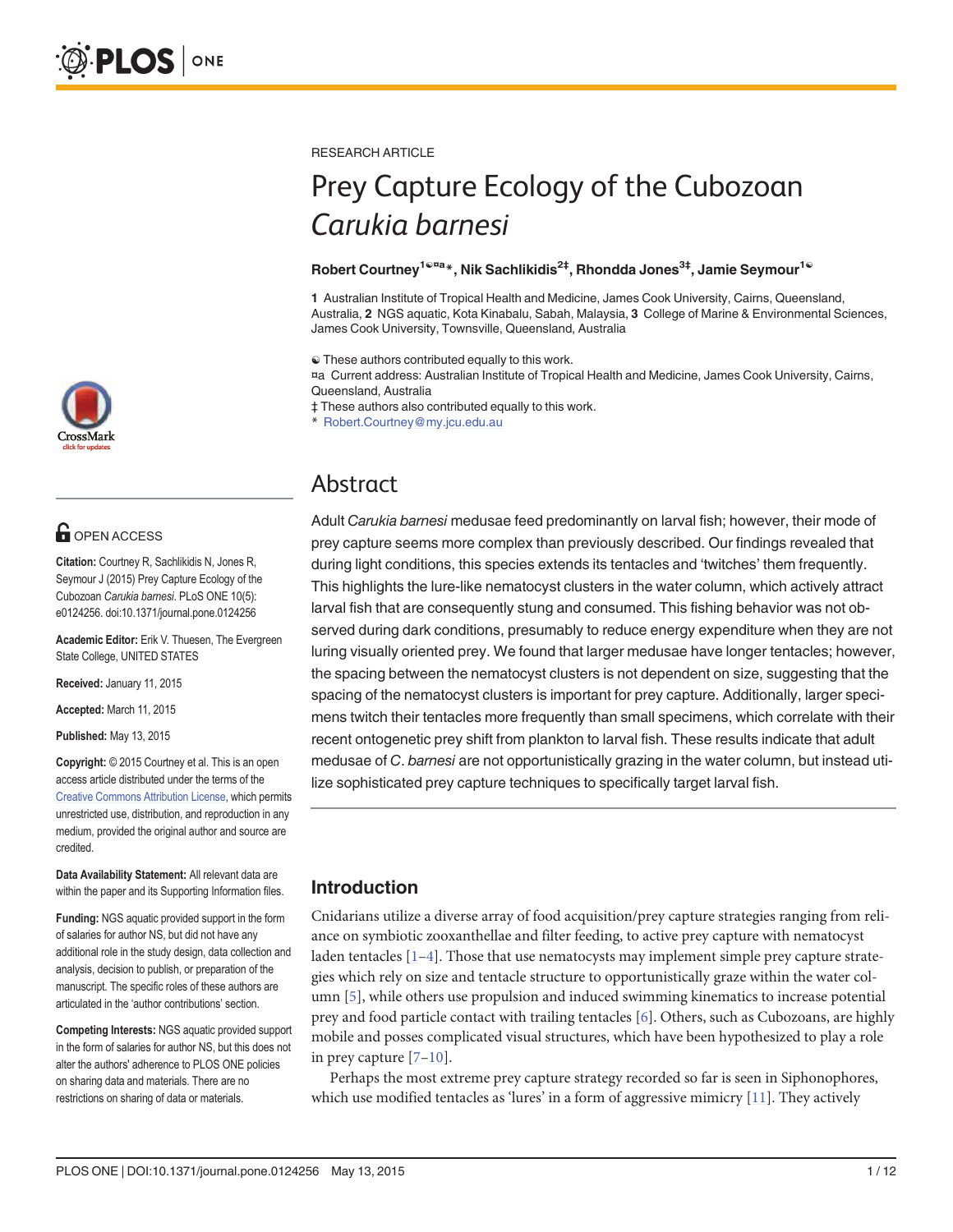<span id="page-1-0"></span>attract and lure specific prey types, either through resembling schooling conspecifics, or by mimicking the prey items of the targeted species  $[3,11-13]$  $[3,11-13]$  $[3,11-13]$  $[3,11-13]$ . Many Siphonophore lures not only mimic the appearance of other species but also their movements. Specifically, these lures are motile and are often moved using a 'jigging' or 'twitching' motion, which resembles the movements of specific prey types [[3](#page-9-0),[11](#page-9-0)].

In many Cnidarians, the diurnal light-dark cycle often mediates a condition-specific behavioral response. For example, numerous Anthozoan and Siphonophore species extend their feeding tentacles only during the day while others only at night  $[14-16]$  $[14-16]$  $[14-16]$  $[14-16]$ . Similarly, many species of Hydromedusae and Scyphomedusae use light to facilitate vertical migrations in the water column in order to locate food, while others laterally migrate with the sun to increase solar exposure for symbiotic zooxanthellae [[17,18\]](#page-9-0). Cubozoans also undergo a diurnal behavioral shift [\[19,20\]](#page-9-0), and vision seems to be one of the factors involved in this diurnal differentiation in behavior [[21](#page-9-0),[22](#page-10-0)].

Interestingly, a variety of visual systems are utilised by Cnidarians. These range from simple eye spots and pigment cup ocelli to advanced pigment cups with lenses  $[23-28]$  $[23-28]$  $[23-28]$ , with the most advanced visual sensory structures belonging to the medusa stage of the Cubozoans [\[24,29](#page-10-0)]. However, there has been contention as to the usefulness of these complex eyes, due to the apparent lack of either neural branches to process the information [\[30](#page-10-0)], or a nervous system able to interpret visual images [[31](#page-10-0)].

Cubomedusae do however exhibit many light mediated behaviors  $[32-34]$  $[32-34]$  $[32-34]$  $[32-34]$  $[32-34]$ . These include targeting light shafts for feeding  $[7]$  $[7]$  $[7]$ , obstacle avoidance  $[35]$  $[35]$  $[35]$ , actively swimming away from dark objects [[36](#page-10-0)], or decreased activity at night [\[20\]](#page-9-0). However, the extent that vision is used in prey capture by Cubozoans is unknown. One highly venomous Cubozoan that possesses sophisticated visual organs is Carukia barnesi Southcott, 1967 [\[24,33,37](#page-10-0),[38](#page-10-0)]. The general ecology and biology of C. barnesi is not well understood. The medusa stage of this species is seasonally present coastally along north-eastern Australia typically from November to May each year. This species is considered oceanic and is found around coral reefs and islands, and under certain conditions, on beaches [\[39](#page-10-0)–[42\]](#page-10-0). Juvenile C. barnesi feed predominantly on crustaceans and during maturation undergo an ontogenetic venom change, correlated with a prey shift, from planktonic invertebrates to larval fish [[38\]](#page-10-0).

Carukia barnesi have four sets of six 'eyes', which is typical among Cubozoans, consisting of a pair of simple light sensitive pigment cups, a pair of light sensitive pigment slits, and a pair of complex eyes that each has a cornea, a lens, and a retina [[24](#page-10-0),[29,36,37\]](#page-10-0). However, the acuity and use of these eyes is unknown. The complete lifecycle and feeding ecology of this species is poorly understood and has not been described to date. This study describes part of the feeding ecology of the Cubozoan C. barnesi and aims to understand the mechanisms employed by this species to capture its prey.

## Method

#### Species Description

Carukia barnesi is a small (approximately 20 mm bell-width), oceanic, planktonic Carybdeid that inflicts a potentially fatal sting that causes Irukandji Syndrome [\[39](#page-10-0)–[43\]](#page-10-0). This species has four tentacles in total and each extends from a pedalia attached to each corner of the bell. These tentacles are up to 750 mm long and have an alternating pattern of large and small nematocyst clusters often referred to as nematocyst-bearing rings or crescents [\[38,44](#page-10-0),[45](#page-10-0)]. These are referred to in this paper as large and small 'nematocyst clusters'. The bell sizes of the specimens used in these experiments ranged from 8 to 21 mm niche bell (Nb) height (a longitudinal measure from the center of the rhopalial niche to the apex of the bell).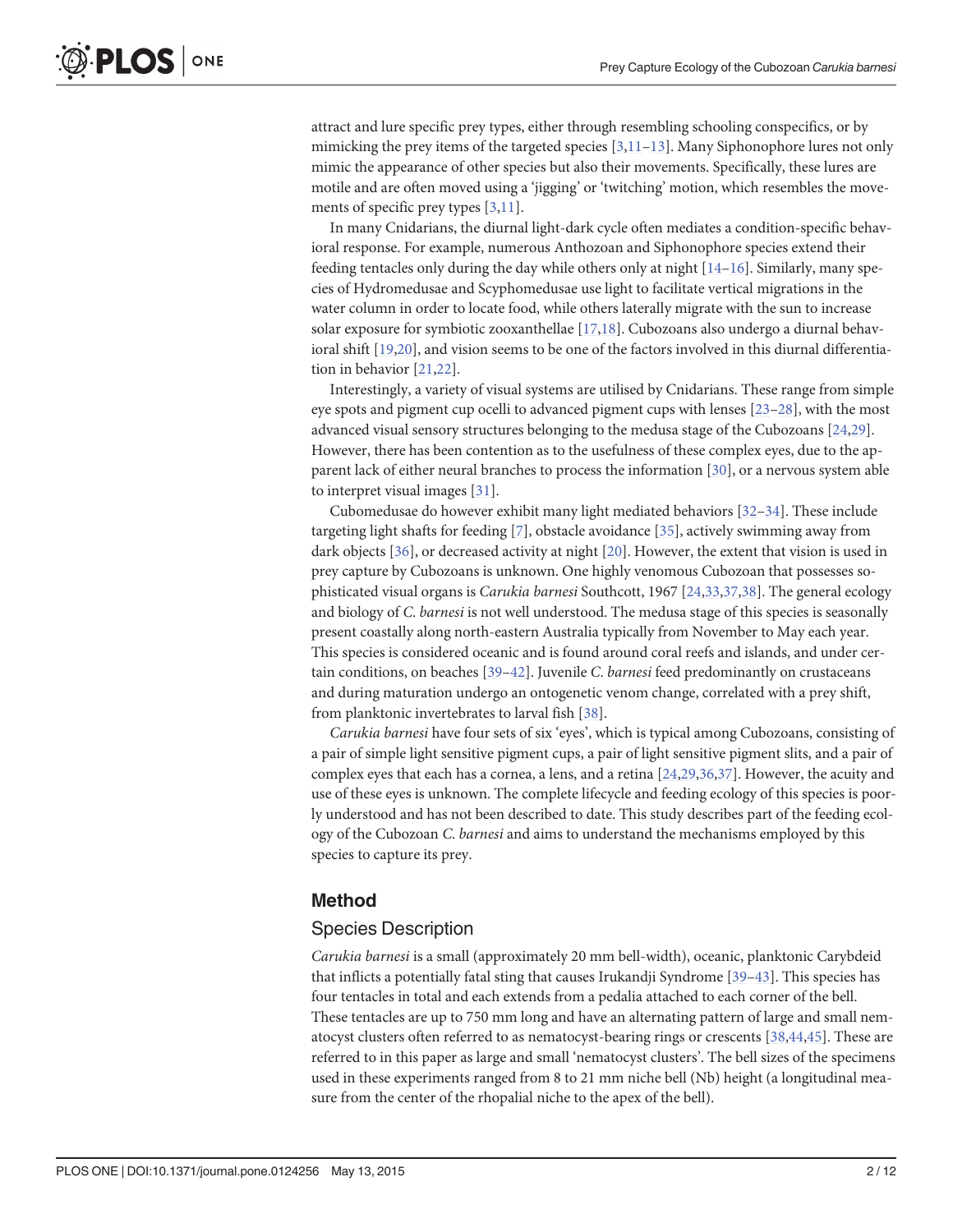## Specimen Collection

No specific permissions were required for the collection locations/activities as the species involved is not endangered or protected and the collection site did not require permits. Medusae of C. barnesi were collected near Double Island, North Queensland, Australia (16°43.5'S, 145° 41.0'E) during November 2013, between 1900 and 2200 h. To attract medusae, high-powered LED lights were submerged on each side of a small (five meter) research vessel. Medusae were captured as they approached the light and were transferred into individual 500ml plastic containers. The sea surface temperature varied from 27.5°C to 30°C with an average salinity of 35‰. The water depth at the capture sites varied between three to six meters. Post capture, specimens were transported to the laboratory and placed in a constant temperature controlled cabinet set at 28°C for a minimum of six hours prior to the commencement of experimental trials.

## Experimental Tank

Specimens were housed in a purpose-built plankton kreisel (a circular tank [1170 mm X 400 mm wide with an effective volume of  $\sim$  375 liters] in which seawater rotates vertically). Seawater was maintained at 35‰ and 28°C, to mimic oceanic conditions at the specimen capture site. A photoperiod of 13 h light:11 h dark was maintained, with the light period occurring from 0600 to 1900 h to simulate the local November photoperiod. The illumination cycle was achieved by fixing lights on each side of the kreisel that provided an average light intensity of 21µmol photons/s/m<sup>2</sup>, and dark, achieved by turning the lights off with an electronic timer. An infra-red sensitive digital video camera was positioned approximately one meter from the face of the kreisel. Five infra-red spotlights, which remained on continuously, were positioned around the kreisel to allow for filming in darkness.

## Size Dependent Tentacle Morphology

In order to determine the relationship between medusae bell size and tentacle length, two C. barnesi were placed into the kreisel around midday and allowed to acclimate for approximately six hours prior to each experimental trial. The specimens were then filmed for 24 hours (i.e., a full 13:11 light:dark cycle) beginning with the dark cycle. This was repeated three times, with newly captured specimens, resulting in 24 hour video sequences for six C. barnesi medusae. Recorded video sequences were subsequently analyzed in 30 to 60 minute increments, where each tentacle was measured from the pedalia to its terminal end. As identifying individual tentacles on each specimen between time sequences was impossible, all tentacles at any one time were measured and the mean tentacle length of each specimen was calculated. In order to elucidate whether larger specimens, with larger bells, had longer tentacles, regression analysis was used to determine the relationship between bell size (niche bell height mm) and the maximum recorded mean tentacle length of each specimen over 24 hours. Similarly, in order to quantify the relationship between bell size and the distance between the large nematocyst clusters, the distance between six consecutive large nematocyst clusters on an individual extended tentacle were measured to the nearest millimeter for each specimen. The mean large nematocyst cluster distance for each specimen was then calculated and regressed against animal size (niche bell height mm), to determine the relationship between bell size and the distance between the large nematocyst clusters.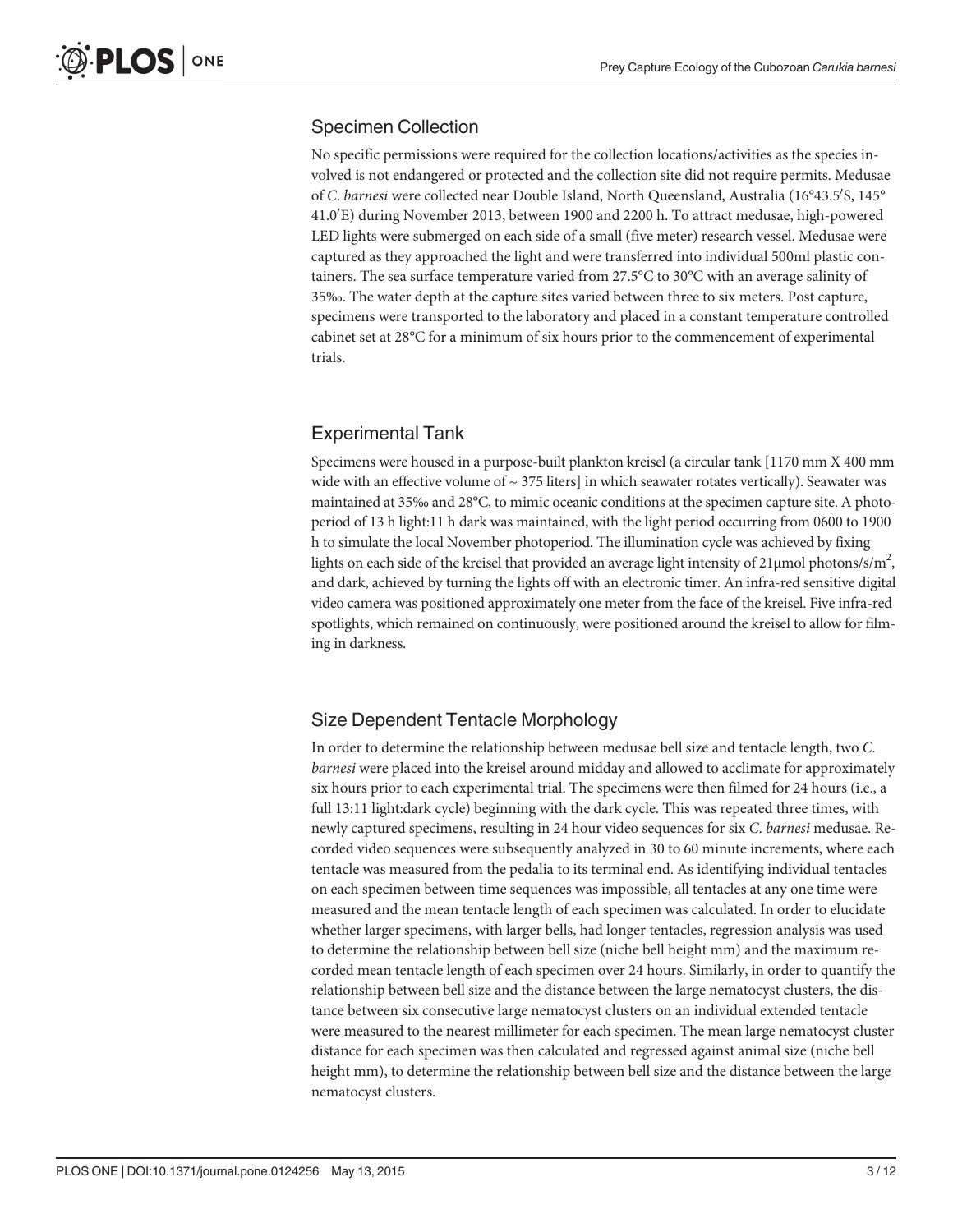## <span id="page-3-0"></span>The Influence of Light on Tentacle Extension

The effect of the light on tentacle extension (i.e., zero percent extension = shortest and 100% extension = longest tentacle length of each specimen) was determined at 0, 30, 60, 120, 240 and 360 minutes of exposure to both light and dark treatments. These values were arcsine square root transformed (to normalize proportional data) prior to analysis, which consisted of a twoway repeated measures ANOVA to determine if: a) light or dark; or b) the amount of time exposed to light or dark; or c) an interaction between the two, affected the percent tentacle extension. All statistical analyses were conducted using the statistics package IBM SPSS.

## The Effect of Bell Size, Light and Tentacle Extension on 'Twitch Rate'

During the previous experiments, the extended tentacles would frequently contract in a jerking or 'twitching' motion, and then relax. To quantify the occurrence of these twitches, one minute sections of the video footage were analyzed in nine approximately 30-minute intervals for each specimen (i.e., 6 specimens measured 9 times each). The number of these contractions, or 'twitches', during each one minute sample was recorded. A 'twitch' was counted any time a tentacle rapidly contracted in a distinct pulse during each one minute measure, resulting in a value for 'twitch rate per minute' (see [S1 Video](#page-8-0)). This was conducted for each specimen, and only footage from the light treatment was analyzed as twitching was not recorded in dark conditions (refer to Experimental Tank section). Linear regression was performed in order to determine if the rate of these twitches was affected by the state of a specimens tentacles (i.e., percent extended). Following this, to elucidate whether this relationship was driven by a specimen size effect (bell size), percent tentacle extension was pooled into 10 percent groups (i.e., 0–10%, 11–20%, etc.) and an ANCOVA conducted to determine if tentacle extension influenced the twitch rate, with bell size set as the covariate.

## Prey Capture

On three occasions, two C. barnesi medusae were housed in the kreisel with approximately ten larval/juvenile fish (Acanthochromis sp.; approximately 10–15 mm in length). The larval/juvenile fish were reared, housed and used as outlined in the ethics approval "Approval for Animal Based Research or Teaching—A2061" (granted to Dr Jamie Seymour by the James Cook University Animal Ethics Committee). Breeding pairs of Acanthochromis sp. were held in a 3,000 liter tank and the larval/juvenile fish feed naturally on crustaceans, such as copepods and amphipods, which occur within the 50,000 liter recirculating aquarium system. All fish used were free feeding at the beginning of this study and were only held with the C. barnesi for approximately 10 minutes per feeding event. Fish that were stung were consumed by the C. barnesi and any fish that were not consumed were returned to the larval/juvenile fish tank. During these feeding events the fish were seen to rapidly move towards the twitching tentacles and were subsequently envenomed and caught. This process was captured on video on numerous occasions and still images were extracted to investigate the prey capture method implemented by C. barnesi.

## **Results**

## Size Dependent Tentacle Morphology

There was a statistically significant positive relationship between bell size (niche bell height mm) and tentacle length, where larger specimens had longer tentacles than smaller specimens  $(R^2 = 0.796, F_{1,4} = 16.642, p = 0.017)$  (see [Fig 1\)](#page-4-0). Conversely, the distance between the large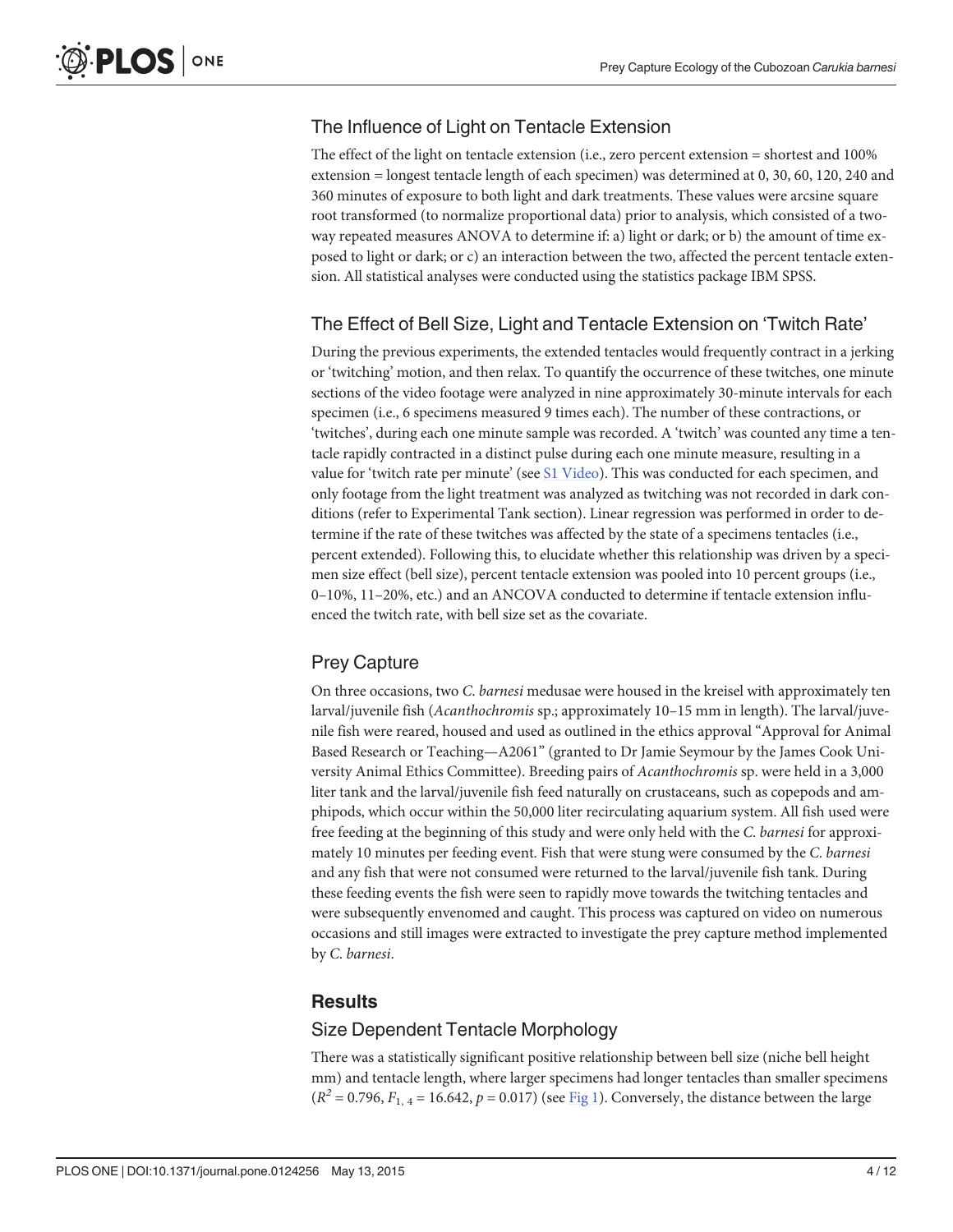<span id="page-4-0"></span>



nematocyst clusters was not correlated with bell size ( $R^2 = 0.003$ ,  $F_{1,4} = 0.13$ ,  $p = 0.916$ ), with a mean distance of 30 mm (± 6 mm 95%Cl) on extended tentacles.

## The Influence of Light on Tentacle Extension

Carukia barnesi tentacles were significantly longer during the light treatment than in the dark treatment ( $F_{1, 5} = 7.112$ ,  $p = 0.045$ ), while time had no significant effect ( $F_{5, 25} = 0.216$ ,  $p = 0.952$ ). However, there was a significant interaction effect between the light/dark treatments and time ( $F_{5, 25}$  = 10.100,  $p$  < 0.001). Tentacles contracted as the dark treatment progressed reaching a contracted state of less than 20% after approximately two hours. After the lights were turned on, tentacles began to extend reaching maximum mean extension of approx-imately 80% after approximately six hours exposure to the light treatment (see [Fig 2\)](#page-5-0).

## The Influence of Bell Size, Light and Tentacle Extension on 'Twitch Rate'

There was a significant positive relationship between tentacle extension and twitch rate, with elongated tentacles twitching more frequently (twitches per minute) than retracted tentacles  $(R^{2} = 0.492, F_{1, 53} = 50.397, p < 0.001)$  (see [Fig 3\)](#page-6-0), while bell size also effected the twitch rate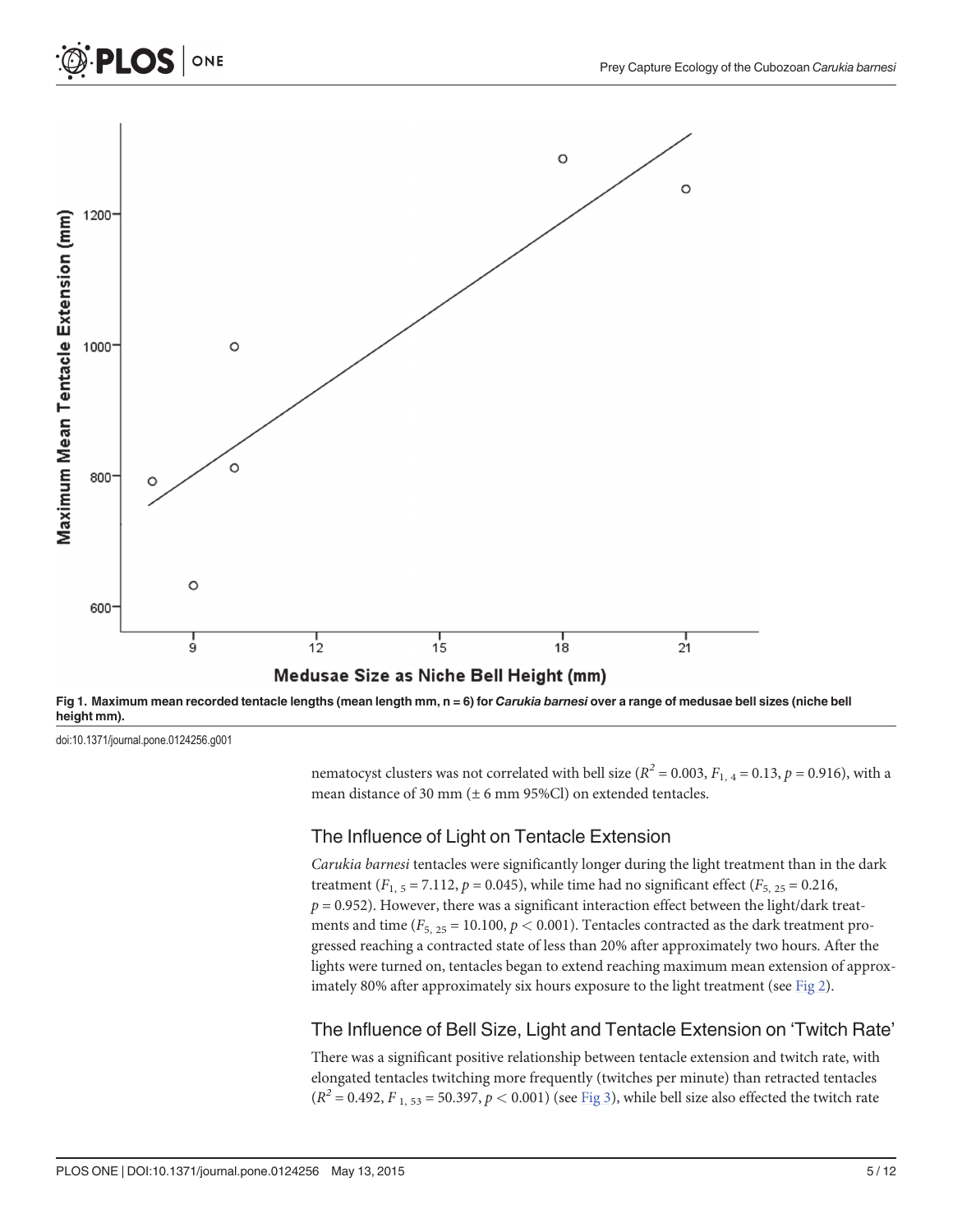<span id="page-5-0"></span>



 $(F_{4, 54} = 2.718, p = 0.040)$ , where larger animals 'twitch' their tentacles more frequently than small specimens (see  $Fig 4$ ). The average twitch rate during the light was 6.3 twitches per minute however no twitching was recorded during the dark.

## Prey Capture

Larval fish (Acanthochromis sp.) were often attracted to the nematocyst clusters on the extended fishing tentacles of C. barnesi especially when they were being 'twitched'. Fish would pursue these clusters and become 'stung' around the mouth region or head, resulting in death (see [Fig](#page-8-0) [5](#page-8-0) and [S2 Video\)](#page-8-0).

## **Discussion**

Adult C. barnesi are known to feed almost exclusively on larval fish [\[38](#page-10-0)]; however, their mode of prey capture seems more complex than previously described. Our findings suggest that C. barnesi are active predators that capture visually orientated prey, in this case larval fish, by using a lure-like system to simulate the size and movements of the fish's prey (e.g., small plankton). This method of prey capture has previously been described in some Siphonophores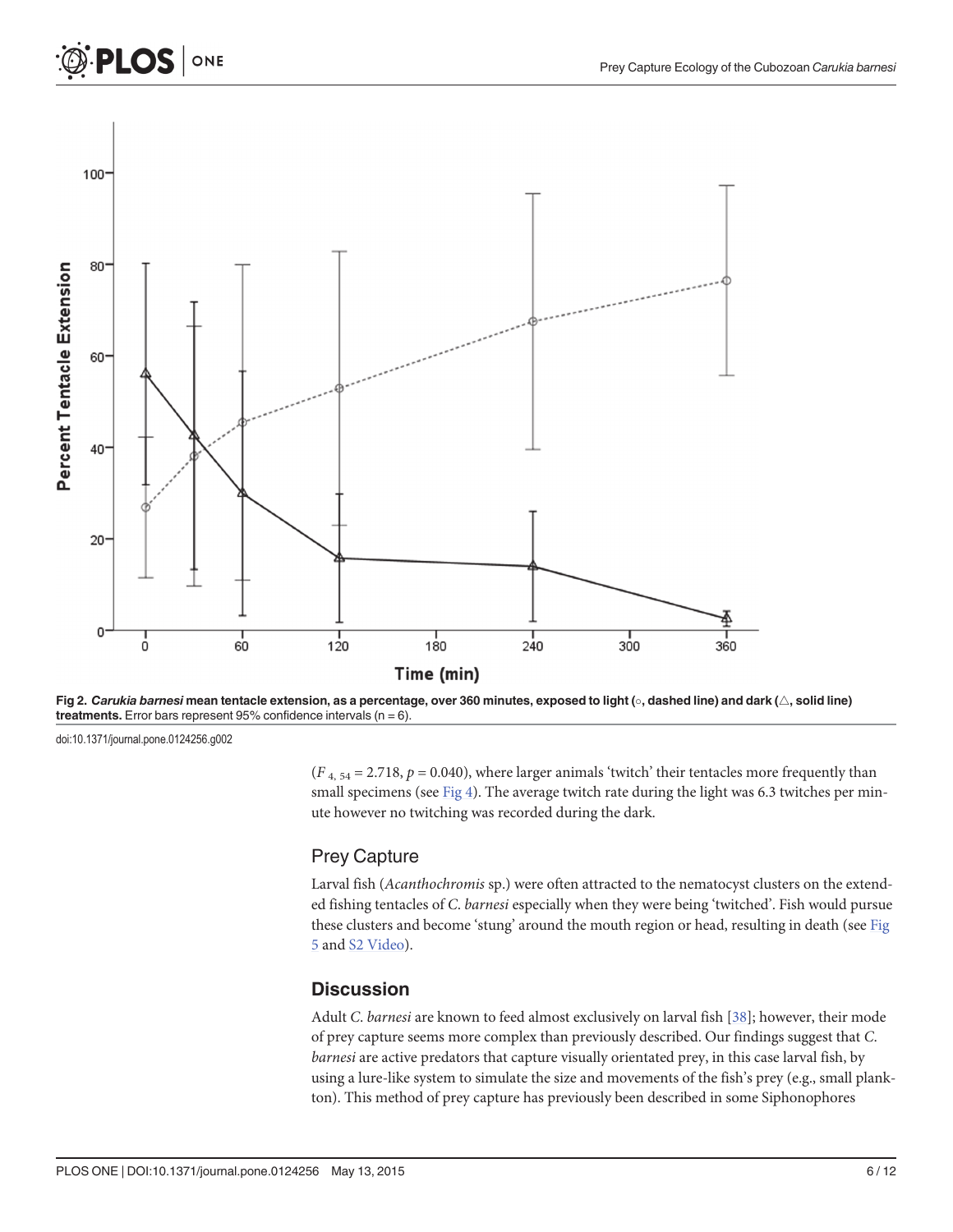<span id="page-6-0"></span>



LOS I

ONE

[\[3,11](#page-9-0)], and considered unique compared to other Cnidarians. Many larval fish are visual hunters and because of this feed predominately during light conditions [[46](#page-10-0)], and this correlated well with the luring behavior seen in C. barnesi that occurs only during daylight hours. Luring at night would be less efficient resulting in reduced prey capture and contracting their tentacles at night would decrease swimming induced drag, thus reducing energy expenditure. This suggested feeding cycle is consistent with the diurnal feeding cycle observed in another Cubozoan (i.e., Chironex fleckeri, Southcott, 1956), which is known to become inactive at night to con-serve energy [[20](#page-9-0)].

The nematocyst clusters along the extended tentacles are also motile, where C. barnesi 'jig' or 'twitch' these tentacles frequently. Fish, including larval fish, are known to be attracted to prey by movement, and may preferentially attack prey items of specific sizes [[47](#page-10-0)]. In order to increase catch rates, twitching, or movement of the nematocyst clusters, would appear to serve this purpose, where movement of the nematocyst clusters would highlight these lures in the water column. Once larval fish are attracted to these nematocyst clusters they are consequentially 'stung' and consumed. Furthermore, larger C. barnesi were found to twitch their tentacles more frequently than smaller specimens, which may be related to their recent ontogenetic transition from planktonic to vertebrate prey [[38](#page-10-0)]. Smaller medusae (under 8 mm) have a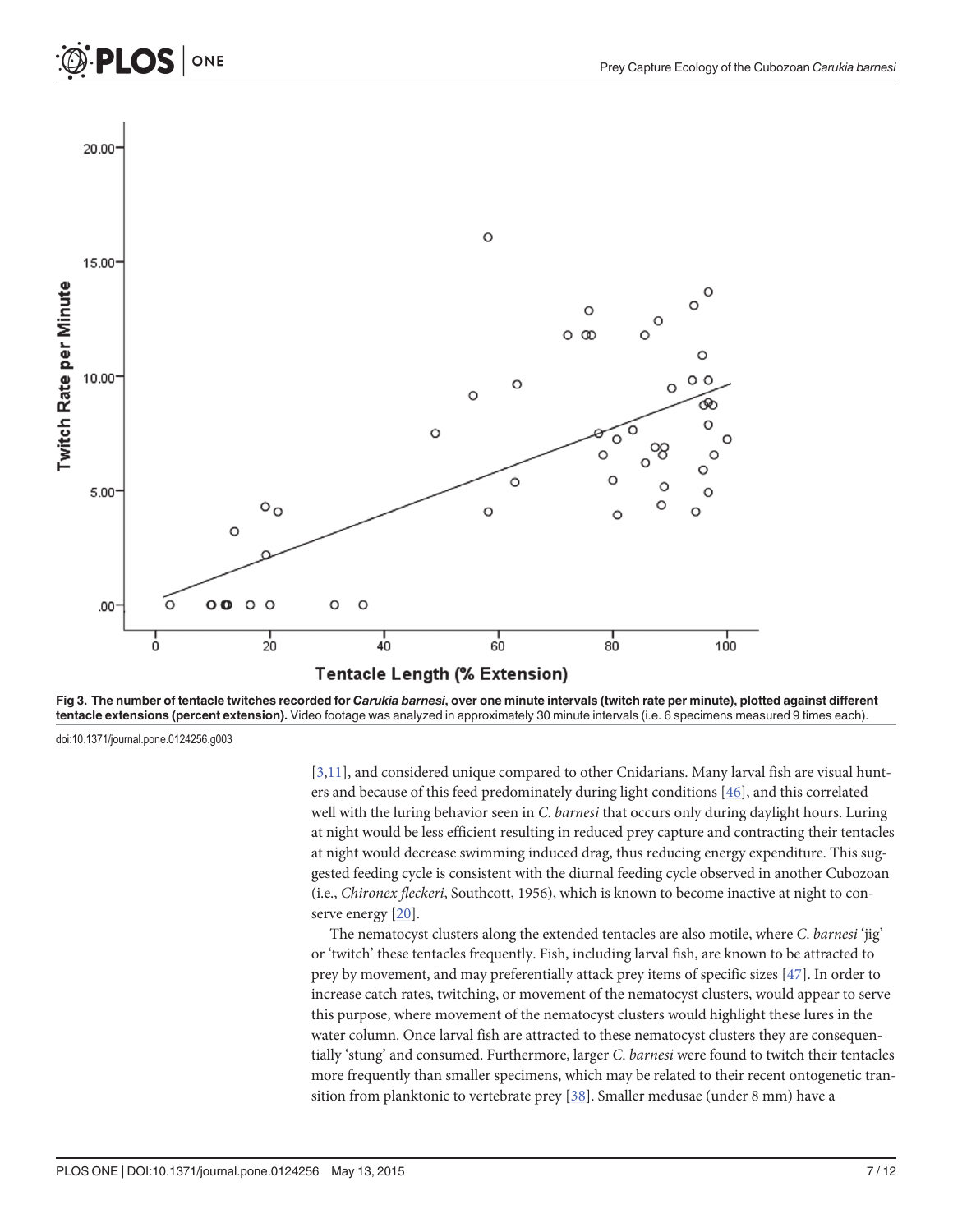<span id="page-7-0"></span>



ONE

preference for plankton, and these prey items are almost certainly captured in a similar manner as used by other Cnidarian medusae, that is, by haphazardly encountering prey in the water column. As such, twitching of tentacles, which presumably increases energy consumption, would be inefficient for the capture of small plankton, which may explain the lower twitch rate observed in the smaller specimens (8–10 mm).

Not surprisingly, larger medusae were found to have longer tentacles, which would presumably increase their chance of prey capture and correlates with the change in prey preference from plankton to larval fish. However, it was surprising that the distance between the nematocyst clusters, or lures, was similar regardless of the length of their tentacles. This suggests that the distance between the nematocyst clusters are important for the visual stimulation of prey and/or to optimize prey capture (i.e., the lures are set at an optimum distance for prey capture). The function of the alternation between large and small nematocyst clusters along the tentacles is unknown; however, they may be used to target different sizes of larval fish by presenting a choice of lure/food particle sizes. Further research is required to determine the specific function of the large and small nematocyst clusters.

Cubomedusae have been shown to be more sophisticated in many areas of their ecology than most other Cnidarians. For example, they have elevated swimming speeds [[48,49](#page-11-0)], greater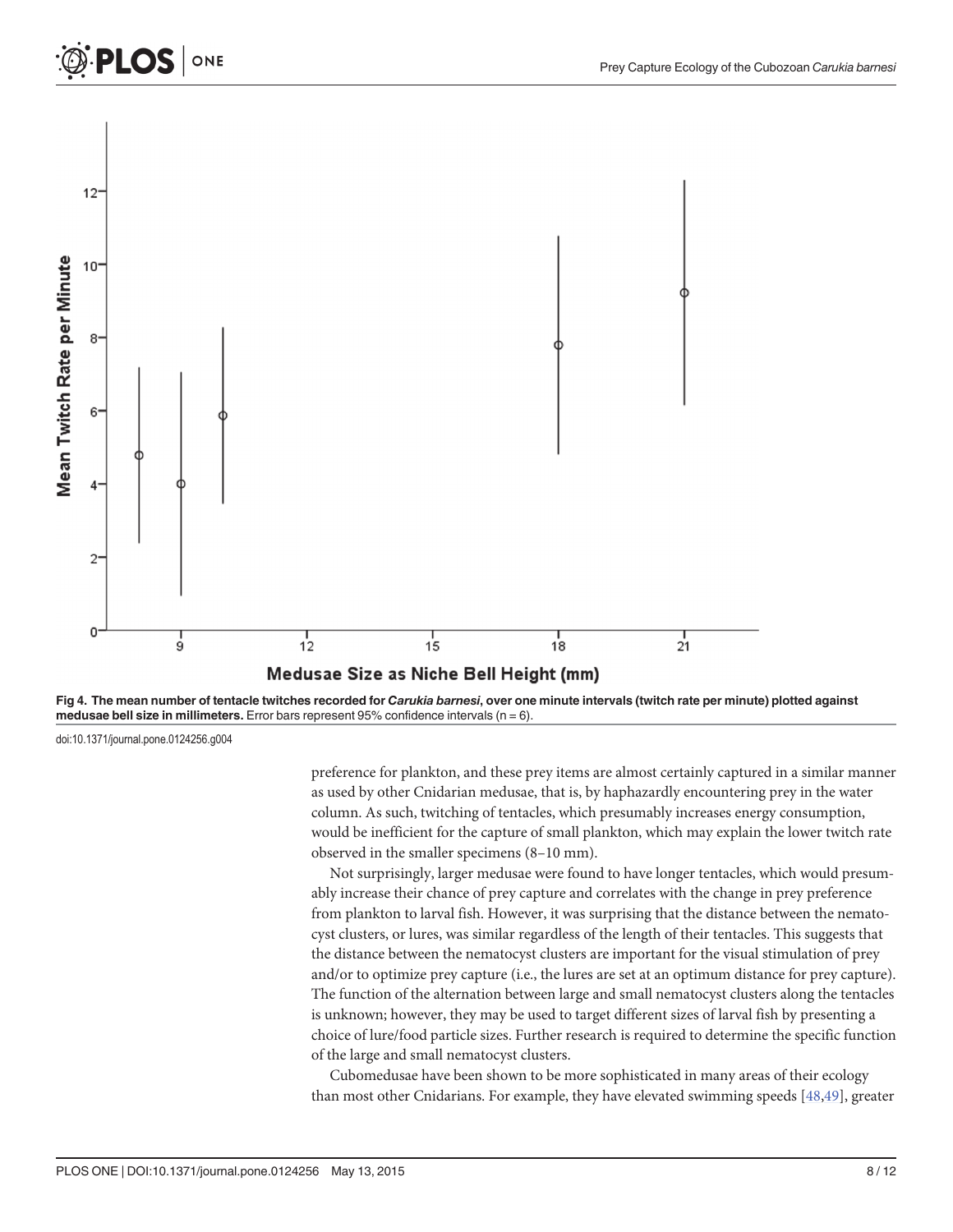<span id="page-8-0"></span>



[Fig 5. E](#page-5-0)nvenomation of a larval fish (Acanthochromis sp.) that was captured by a twitching tentacle of an adult Carukia barnesi. a: envenomation site; b: nematocyst cluster; c: bell. The bell size of this specimen is approximately 15 mm in height and the fish is approximately 10 mm in length.

vision capabilities  $[24,33,50]$  $[24,33,50]$  $[24,33,50]$  $[24,33,50]$ , more sophisticated behaviors (e.g., sleeping)  $[19,20]$  and highly toxic venoms  $[40,43,51]$  $[40,43,51]$  $[40,43,51]$ . In conclusion, this research has demonstrated that C. barnesi utilize sophisticated prey capture techniques to actively lure prey. Future investigation into other species of Cubomedusae is now required to determine if they too employ sophisticated prey capture mechanisms.

## Supporting Information

[S1 Video](http://www.plosone.org/article/fetchSingleRepresentation.action?uri=info:doi/10.1371/journal.pone.0124256.s001). Quantification of a 'twitch' of the tentacles of *Carukia barnesi*. Note the two distinct twitch events during this 11 second video sequence. The first twitch event occurs after approximately one second of elapsed time. The second twitch event occurs eight seconds later. (MP4)

[S2 Video](http://www.plosone.org/article/fetchSingleRepresentation.action?uri=info:doi/10.1371/journal.pone.0124256.s002). Envenomation of a larval fish (Acanthochromis sp.) that was captured by a twitching tentacle of an adult *Carukia barnesi*. The bell size of this specimen is approximately 15 mm in height and the fish is approximately 10 mm in length. Note the envenomation site is on the head region of the fish. (MP4)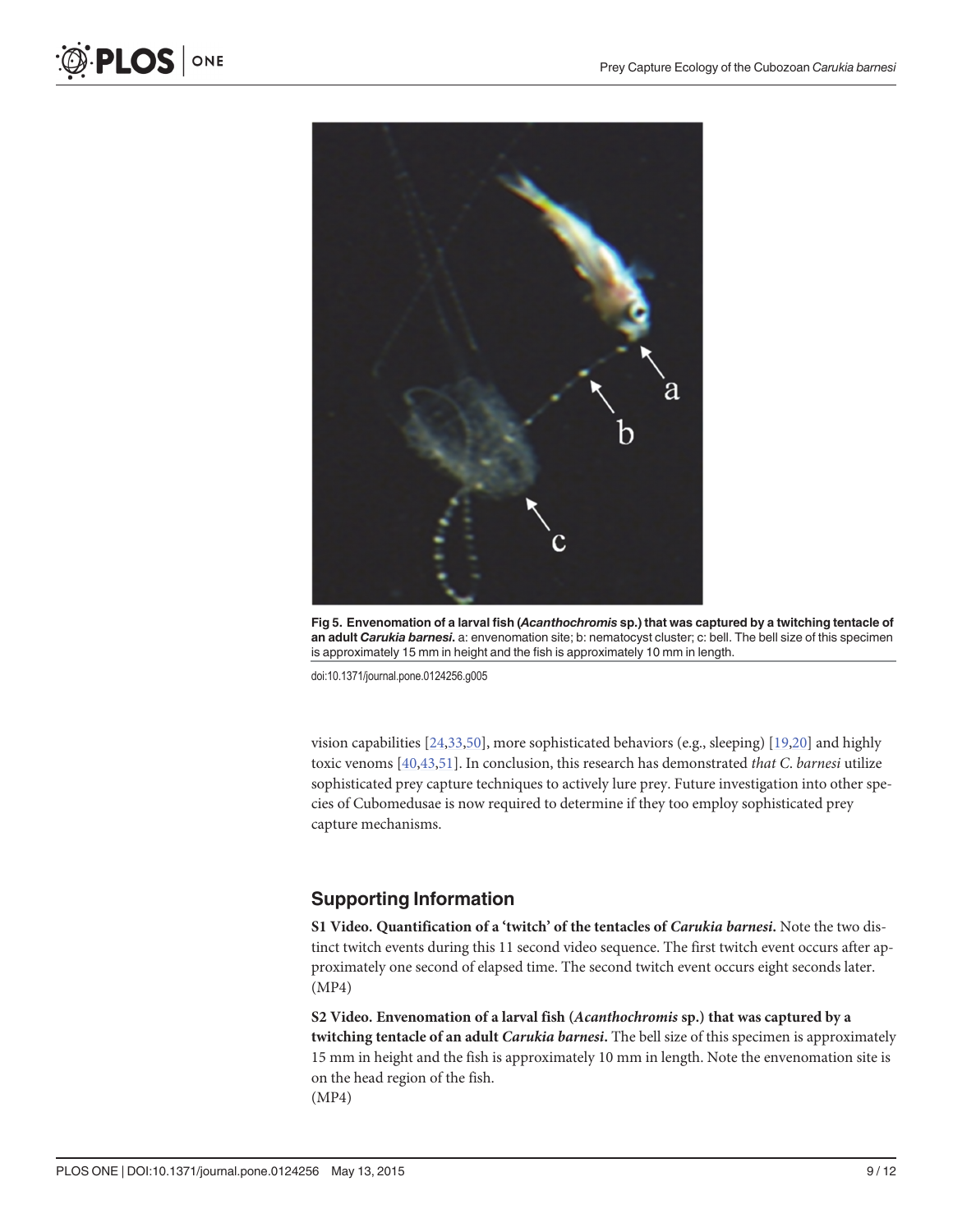## <span id="page-9-0"></span>Acknowledgments

The authors would like to acknowledge Richard Fitzpatrick, Sally Browning, Bjoerna Hauge, and Sandy Taylor for assistance in specimen collection and in the laboratory.

## Author Contributions

Conceived and designed the experiments: RC NS JS. Performed the experiments: RC JS. Analyzed the data: RC RJ JS. Contributed reagents/materials/analysis tools: RC JS. Wrote the paper: RC NS RJ JS.

#### References

- [1.](#page-0-0) Arai MN. A functional biology of Scyphozoa. London: Chapman & Hall; 1997.
- 2. Grossowicz M, Benayahu Y. Differential morphological features of two Dendraonephtjya soft coral special suggests differences in feeding niches. Marine Biodiversity. 2012; 42: 65–72. doi: [10.1007/](http://dx.doi.org/10.1007/s12526-011-0093-0) [s12526-011-0093-0](http://dx.doi.org/10.1007/s12526-011-0093-0)
- [3.](#page-1-0) Mapstone GM. Global diversity and review of Siphonophorae (Cnideria: Hydrozoa). PLoS One. 2014; 9(2). doi: [10.1371/journal.pone.0087737](http://dx.doi.org/10.1371/journal.pone.0087737)
- [4.](#page-0-0) Venn AA, Loram JE, Douglas AE. Photosynthetic symbioses in animals. Journal of Experimental Botany, Special Issue. 2008; 59; 1069–1080.
- [5.](#page-0-0) Brewer RH. The annual pattern of feeding, growth, and sexual reproduction in Cyanea (Cnideria: Scyphozoa) in the Niantic River Estuary, Connecticut. Biological Bulletin. 1989; 176(3): 272–281. Available: <http://www.jstor.or/stable/1541985>.
- [6.](#page-0-0) D'Ambra I, Costello JH, Bentivegna F. Flow and prey capture by the scyphomedusa Phyllorhiza punctata von Lendenfeld, 1884. Hydrobiologia. 2001; 451: 223–227.
- [7.](#page-0-0) Buskey EJ. Behavioral adaptations of the cubozoan medusa Tripedalia cystophora for on feeding copepod. Marine Biology. 2003; 142: 225–232. doi: [10.1007/s00227-002-0938-y](http://dx.doi.org/10.1007/s00227-002-0938-y)
- 8. Matsumoto G. Observations on the anatomy and behaviour of the cubozoan Carybdea rastonii Haacke. Marine and Freshwater Behaviour and Physiology. 1996; 26: 139–148.
- 9. Pearse J, Pearse V. Vision in cubomedusan jellyfishes. Science. 1978; 199: 458. PMID: [22934](http://www.ncbi.nlm.nih.gov/pubmed/22934)
- [10.](#page-0-0) Stewart SE. Field behaviour of Tripedalia cystophora (Class Cubozoa). Marine and Freshwater Behaviour and Physiology. 1996; 27(2–3): 175–188.
- [11.](#page-0-0) Purcell JE. Influence of Siphonophore behavior upon the natural diets: Evidence for aggressive mimicry. Science, New Series. 1980; 209(4460):1045–1047. PMID: [17747233](http://www.ncbi.nlm.nih.gov/pubmed/17747233)
- 12. Haddock S, Dunn C, Pugh P, Schnitzler C. Bioluminescent and red-fluorescent lures in a deep-sea Siphonophore. Science. 2005; 309: 263. PMID: [16002609](http://www.ncbi.nlm.nih.gov/pubmed/16002609)
- [13.](#page-1-0) Pugh P, Haddock S. Three new species of Resomiid Siphonophore (Siphonophora: Physonectae). Journal of the Marine Biological Association of the United Kingdom. 2010; 90(6): 1119–1143. doi: [10.](http://dx.doi.org/10.1017/S0025315409990543) [1017/S0025315409990543](http://dx.doi.org/10.1017/S0025315409990543)
- [14.](#page-1-0) Purcell JE. V vDietary composition and deil feeling patters of epipelagic Siphonophores.Marine Biology. 1981; 65: 83–90.
- 15. Sebens K P, DeRiemer K. Diel cycles of expansion and contractions in coral reef Anthozoans. Marine Biology. 1977: 43: 247–256.
- [16.](#page-1-0) Sorek M, Diaz-Almeyda E, Medina M, Levy O. Circadian clocks in symbiotic corals: The duet between Symbiodinium algae and their coral host. Marine Genomics. 214; 14: 47–57. doi: [10.1016/j.mqren.](http://dx.doi.org/10.1016/j.mqren.2014.01.003) [2014.01.003](http://dx.doi.org/10.1016/j.mqren.2014.01.003) PMID: [24508015](http://www.ncbi.nlm.nih.gov/pubmed/24508015)
- [17.](#page-1-0) Graham WM, Pages F, Hamner WM. A physical context for gelatinous zooplankton aggregations: A review. Hydrobiologia. 2001; 451: 199–212.
- [18.](#page-1-0) Hamner WM, Hauri IR. Longdistance horizontal migrations of zooplankton (Scyphomedusea: Mastigias). Limnology Oceanography. 1981; 26: 414–423.
- [19.](#page-1-0) Gordon MR, Seymour JE. Quantifying movement of the tropical Australian cubozoan Chironex fleckeri using telemetry. Hydrobiologia. 2009; 616: 87–97. doi: [10.1007/s10750-008-9594-720](http://dx.doi.org/10.1007/s10750-008-9594-720)
- [20.](#page-1-0) Seymour JE, Carrette TJ, Southerland PA. Do box jellyfish sleep at night? The Medical Journal of Australia. 2004; 181(11): 707.
- [21.](#page-1-0) Garm A, Bielecki J, Petrie R, Nisson DE. Opposite patterns of diurnal activity in the box jellyfish Tripe-dalia cystophora and Sapula sivickisis. Biological Bulletin. 2012; 222: 35-45. PMID: [22426630](http://www.ncbi.nlm.nih.gov/pubmed/22426630)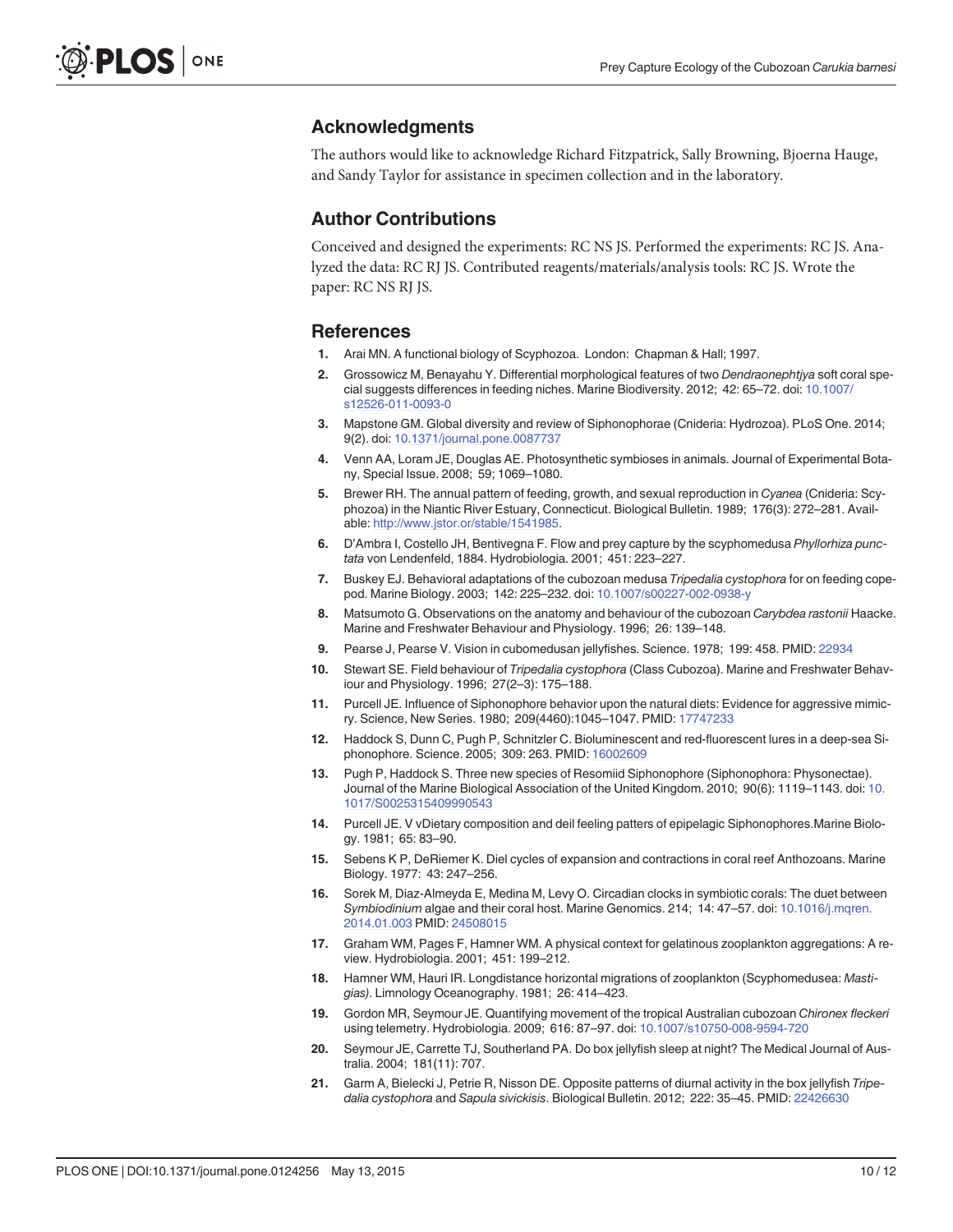- <span id="page-10-0"></span>[22.](#page-1-0) Land MF. The evolution of lenses. Ophthalmic & Physiological Optics. 2012; 32: 449–460.
- [23.](#page-1-0) Blumer MJ, Von Salvini-Plawen L, Kikinger R, Büchinger T. Ocelli in a Cnidarian polyp: The ultrastructure of the pigment spots in Stylocoronella riedli (Scyphozoa, Stauromedusae). Zoomorphology. 1995; 115: 221–227.
- [24.](#page-1-0) Nilsson D- E, Gislén L, Coates MM, Skogh C, Garm A. Advanced optics in a jellyfish eye. Letters to Nature. 2005; 435: 201–205.
- 25. Norstom K., Wallen R, Seymour J, Nilsson D. A simple visual system without neurons in jellyfish larvae. Proceedings of the Royal Society of Biological Sciences. 2003; 270: 2349–2354. PMID: [14667350](http://www.ncbi.nlm.nih.gov/pubmed/14667350)
- 26. Singla CL. Ocelli of hydromedusae. Cell and Tissue Research. 1974; 149: 413-429. PMID: [4154146](http://www.ncbi.nlm.nih.gov/pubmed/4154146)
- 27. Yamasu T, Yoshida M. Electron microscopy on the photoreceptors of an anthomedusa and a scyphomedusa. Pub Seto Marine Biology Laboratory. 1973; 20: 757–778.
- [28.](#page-1-0) Yamasu T, Yoshida M. Fine structure of complex ocelli of a cubomedusan, Tamoya bursaria Haeckel. Cell and Tissue Research. 1976; 170: 325–339. PMID: [8210](http://www.ncbi.nlm.nih.gov/pubmed/8210)
- [29.](#page-1-0) Martin VJ. Photoreceptors of cnidarians. Canadian Journal of Zoology. 2002; 80: 1703–1722.
- [30.](#page-1-0) Gerhart J, Kirschner M. Cells, embryos, and evolution. Malden, MA: Blackwell Science; 1997.
- [31.](#page-1-0) Nilsson D-E, Pelger S. A pessimistic estimate of the time required for the eye to evolve. Proceedings of the Biological Sciences. 1994; 256(1346): 53–58.
- [32.](#page-1-0) Barnes J. Studies on three venomous cubomedusae. In: Rees W, editor. The Cnidaria and their evolution. New York: Academic Press; 1966. pp. 307–332.
- [33.](#page-1-0) Coates MM. Visual ecology and functional morphology of the Cubozoa. Integrative and Comparative Biology. 2003; 43: 542–548. doi: [10.1093/icb/43.4.542](http://dx.doi.org/10.1093/icb/43.4.542) PMID: [21680462](http://www.ncbi.nlm.nih.gov/pubmed/21680462)
- [34.](#page-1-0) Hartwick R. Observations on the anatomy, behaviour, reproduction and life cycle of the cubozoan Carybdea sivickisi. Hydrobiologia. 19991; 216/217: 181–188. PMID: [3134592](http://www.ncbi.nlm.nih.gov/pubmed/3134592)
- [35.](#page-1-0) Garm A, O'Connor L, Parkefelt L, Nilsson D-E. Visually guided obstacle avoidance in the box jellyfish Tripedalia cystophora and Chiropesella bronzie. The Journal of Experimental Biology. 2007; 210: 3616–3623. doi: [10.1242/jeb.004044](http://dx.doi.org/10.1242/jeb.004044) PMID: [17921163](http://www.ncbi.nlm.nih.gov/pubmed/17921163)
- [36.](#page-1-0) Hamner WM, Jones MS, Hamner PP. Swimming, feeding, circulation and vision in the Australian box jellyfish, Chironex fleckeri (Cnidaria:Cubozoa). Marine and Freshwater Research. 1995; 46: 985– 990.
- [37.](#page-1-0) Piatigorsky J, Horwitz J, Kuwabara T, Cutress CE. The cellular eye lens and crystallins of cubomedusan jellyfish. Journal of Comparative Physiology. 1989; 164: 577–587. PMID: [2565398](http://www.ncbi.nlm.nih.gov/pubmed/2565398)
- [38.](#page-1-0) Underwood A, Seymour JE. Venom ontogeny, diet and morphology in Carukia barnesi, a species of Australian box jellyfish that causes Irukandji syndrome. Toxicon. 2007; 49: 1073–1082. doi: [10.1016/j.](http://dx.doi.org/10.1016/j.toxicon.2007.01.014) [toxicon.2007.01.014](http://dx.doi.org/10.1016/j.toxicon.2007.01.014) PMID: [17395227](http://www.ncbi.nlm.nih.gov/pubmed/17395227)
- [39.](#page-1-0) Barnes J. Cause and effect in Irukandji stingings. The Medical Journal of Australia. 1964; 1: 897–905. PMID: [14172390](http://www.ncbi.nlm.nih.gov/pubmed/14172390)
- [40.](#page-8-0) Carrette TJ, Underwood AH, Seymour JE. Irukandji Syndrome: A widely misunderstood and poorly researched tropical marine envenoming. Diving and Hyperbaric Medicine. 2012; 42(4): 214–223. PMID: [23258458](http://www.ncbi.nlm.nih.gov/pubmed/23258458)
- 41. Kingsford MJ, Seymour JE, O'Callaghan, MD. Abundance patterns of cubozoans on and near the Great Barrier Reef. Hydrobiologia. 2012; 69: 257–268. doi: [10.1007/s10750-012-1041-0](http://dx.doi.org/10.1007/s10750-012-1041-0)
- [42.](#page-1-0) Kinsey BE. More Barnes on box jellyfish. Unpublished folio manuscripts held in the archives of James Cook University, North Queensland; 1988.
- [43.](#page-1-0) Pereira P, Barry J, Corkeron M, Keir P, Little M, Seymour JE. Intracerebral hemorrhage and death after envenoming by the jellyfish Carukia barnesi. Clinical Technology. 2012; 48: 390–392. doi: [10.3109/](http://dx.doi.org/10.3109/15563651003662675) [15563651003662675](http://dx.doi.org/10.3109/15563651003662675)
- [44.](#page-1-0) Bentlage B, Lewis C. An illustrated key and synopsis of the families and genera of carybdeid box jellyfishes (Cnidaria: Cubozoa: Carybdeida), with emphasis on the "Irukandji family" (Carukiidae). Journal of Natural History. 2012; 46(41–42): 2595–2620. doi: [10.1080/00222933.2012.717645](http://dx.doi.org/10.1080/00222933.2012.717645)
- [45.](#page-1-0) Southcott RV. Revision of some Carybdeidae (Scyphozoa: Cubomedusae), including a description of the jellyfish responsible for the "Irukandji syndrome". Australian Journal of Zoology. 1967; 15: 651– 671.
- [46.](#page-6-0) Puvanendran V, Brown JA.Foraging, growth and survival of Atlantic cod larvae reared in different light intensities and photoperiods. Aquaculture. 2002; 214: 131–151.
- [47.](#page-6-0) Hunter JR. The feeding behavior and ecology of marine fish larvae. In: Bardack JE, Magnuson JJ, May RC, Reinhart JM editors. Fish behavior and its use in the capture and culture of fishes. ICLARM